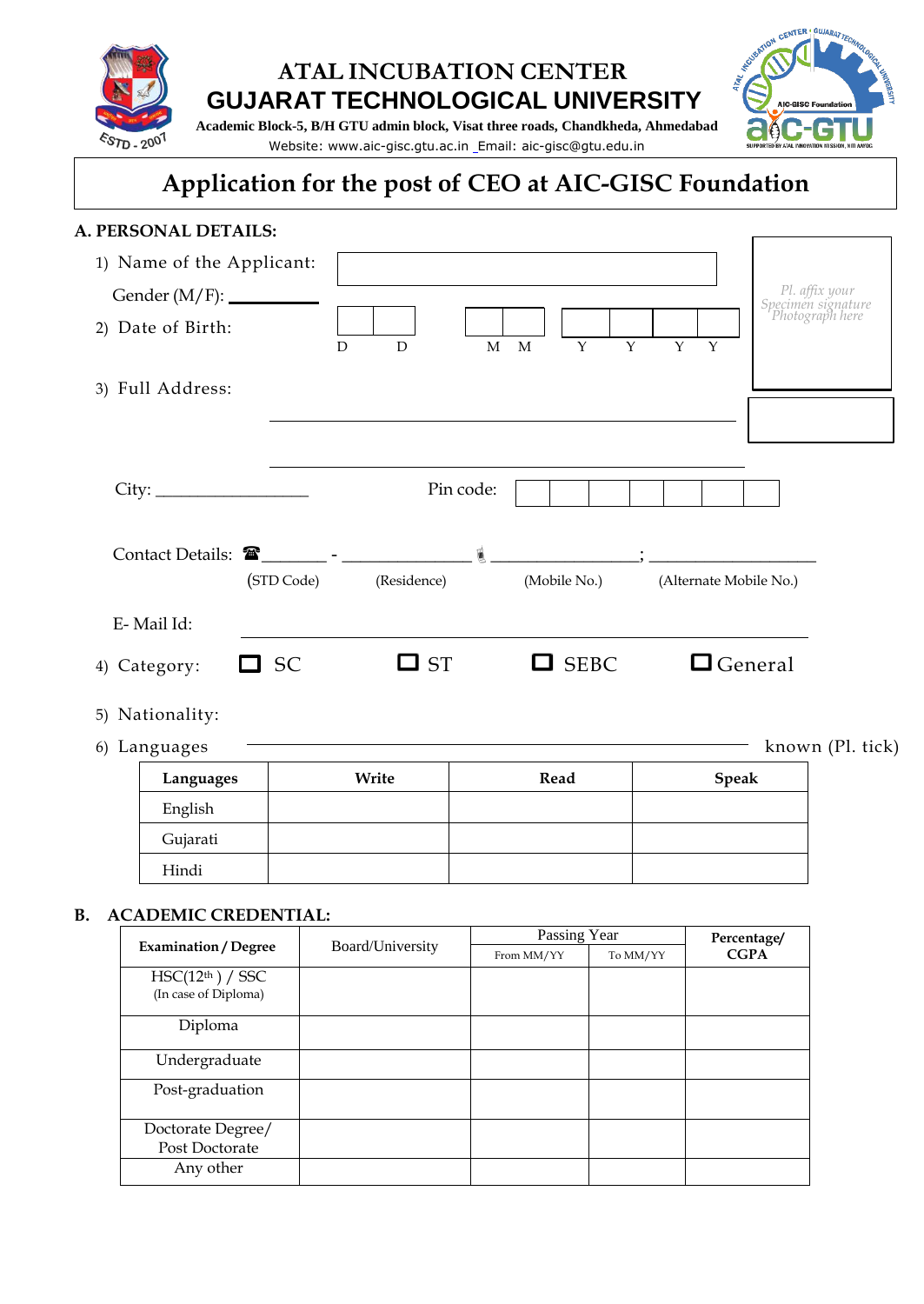#### **C. WORK EXPERIENCE:**

| Level                                                                       |          |                      | Period                   |                        | Experience           |           |                           |
|-----------------------------------------------------------------------------|----------|----------------------|--------------------------|------------------------|----------------------|-----------|---------------------------|
| (Academic /<br>Industrial/<br>Research/<br>Administrative)                  | Position | Organization<br>name | From<br>(DD/MM)<br>YYYY) | To<br>(DD/MM)<br>YYYY) | Y: Year<br>M: Months | Pay Scale | <b>Reason for leaving</b> |
|                                                                             |          |                      |                          |                        | Y:<br>М:             |           |                           |
|                                                                             |          |                      |                          |                        | Y:<br>M:             |           |                           |
|                                                                             |          |                      |                          |                        | Y:<br>$M$ :          |           |                           |
|                                                                             |          |                      |                          |                        | Y:<br>M:             |           |                           |
| Mention experience related to Startup/Innovation / Entrepreneurship Domain: |          |                      |                          |                        |                      |           |                           |
|                                                                             |          |                      |                          |                        |                      |           |                           |
|                                                                             |          |                      |                          |                        |                      |           |                           |
| <b>*Pl</b> attach additional sheets if need he                              |          |                      |                          |                        |                      |           |                           |

*\*Pl. attach additional sheets, if need be*

1) Brief summary of Job done till date (in 200 words)

2) Elaborate your experience (mention experience in years) as a Startup Founder/Core team member/ecosystem stakeholder